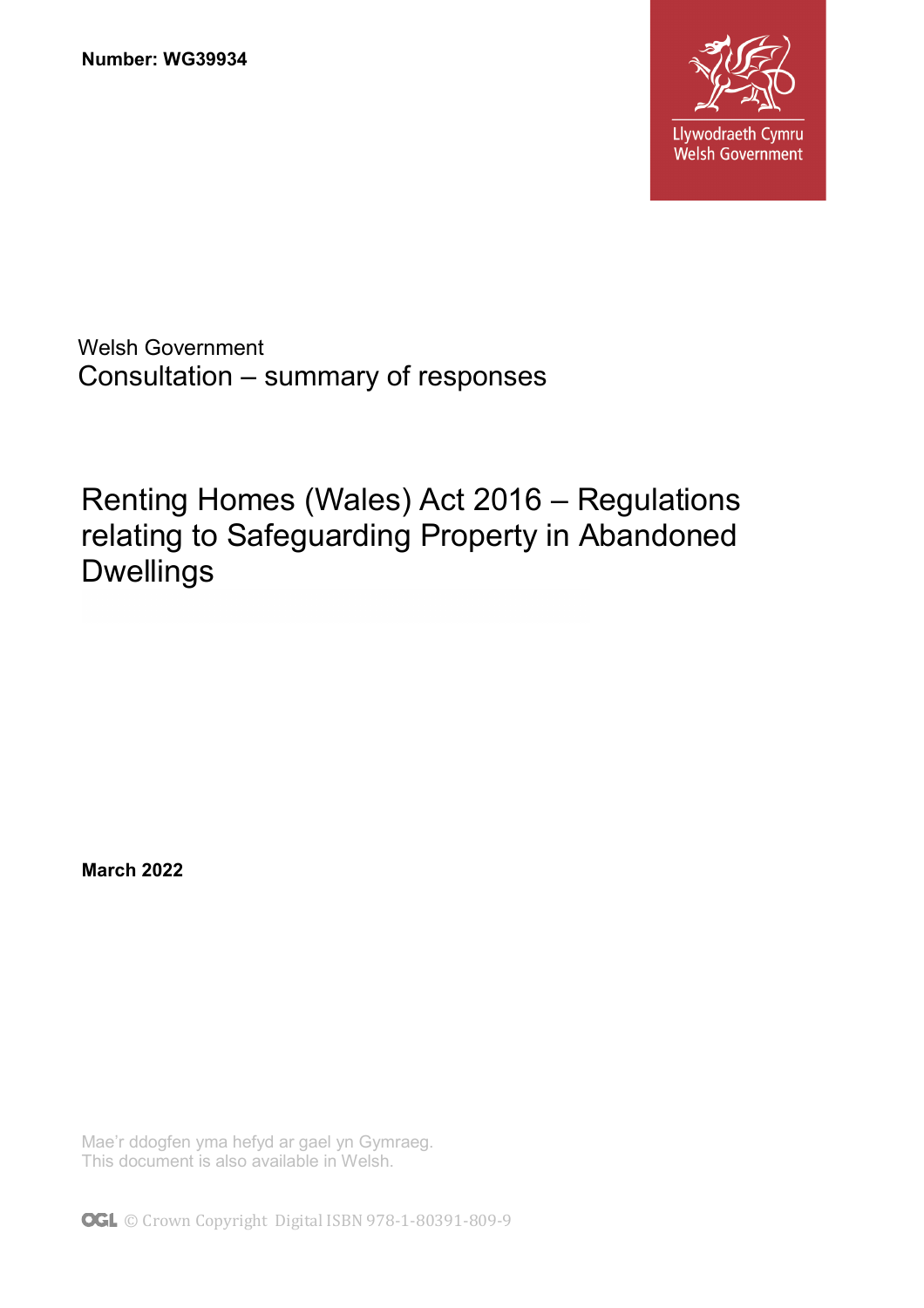## **Introduction**

The Renting Homes (Wales) Act ("the Act") passed into law in January 2016 and will impact most existing Welsh tenancies. The Act will affect around one million people who currently live in rented accommodation in Wales, and the professionals who work in the industry.

The Act makes it easier to rent a home, replacing the various and complex pieces of existing tenancy legislation with one clear legal framework. The Act applies to all rented housing in Wales, with a limited number of exceptions, such as properties let under the Rent Act 1977.

One of the areas the Act seeks to make clearer is what happens to property left in a dwelling after the contract has ended where the contract-holder has abandoned the dwelling. Section 220 of the Act provides a procedure for a landlord to recover possession of a dwelling if a landlord believes the contract-holder has abandoned the dwelling, without recourse to the court. This prevents the unnecessary time and expense landlords would incur in seeking a possession order for an abandoned dwelling. Furthermore, it allows abandoned dwellings to be re-let more quickly.

Chapter 13 of Part 9 to the Act specifies the procedure a landlord must follow in order to recover possession of an abandoned dwelling. It also sets out remedies available to contract-holders if they have grounds or for a declaration or order under section 222(3). Section 221 of the Act provides the Welsh Ministers with a power to make regulations in connection with safeguarding property (other than the landlord's property), left in the abandoned dwelling when the contract ends.

# **Consultation**

On 15 January 2018 the Minister for Housing and Regeneration published, for consultation, draft regulations and accompanying guidance relating to safeguarding property in abandoned dwellings to be made under Section 221 of the Act. The response to this consultation has been delayed as a result of the current pandemic.

The purpose of the consultation was to gather views and feedback on:

- The Welsh Government's overall policy approach in relation to the draft regulations and quidance:
- The requirement for a landlord to safeguard property for one month (when required);
- Whether the draft guidance adequately explains the abandonment procedure under section 220 of the Act;
- Whether the draft guidance adequately explains the safeguarding procedure under section 221 of the Act and the proposed regulations; and
- The impact on the Welsh Language.

A 12-week consultation began on 15 January 2018 and was open for responses until 6 April 2018. Six questions were asked, with options to respond to those questions by email, online or by post. The consultation document was available on the Welsh Government website.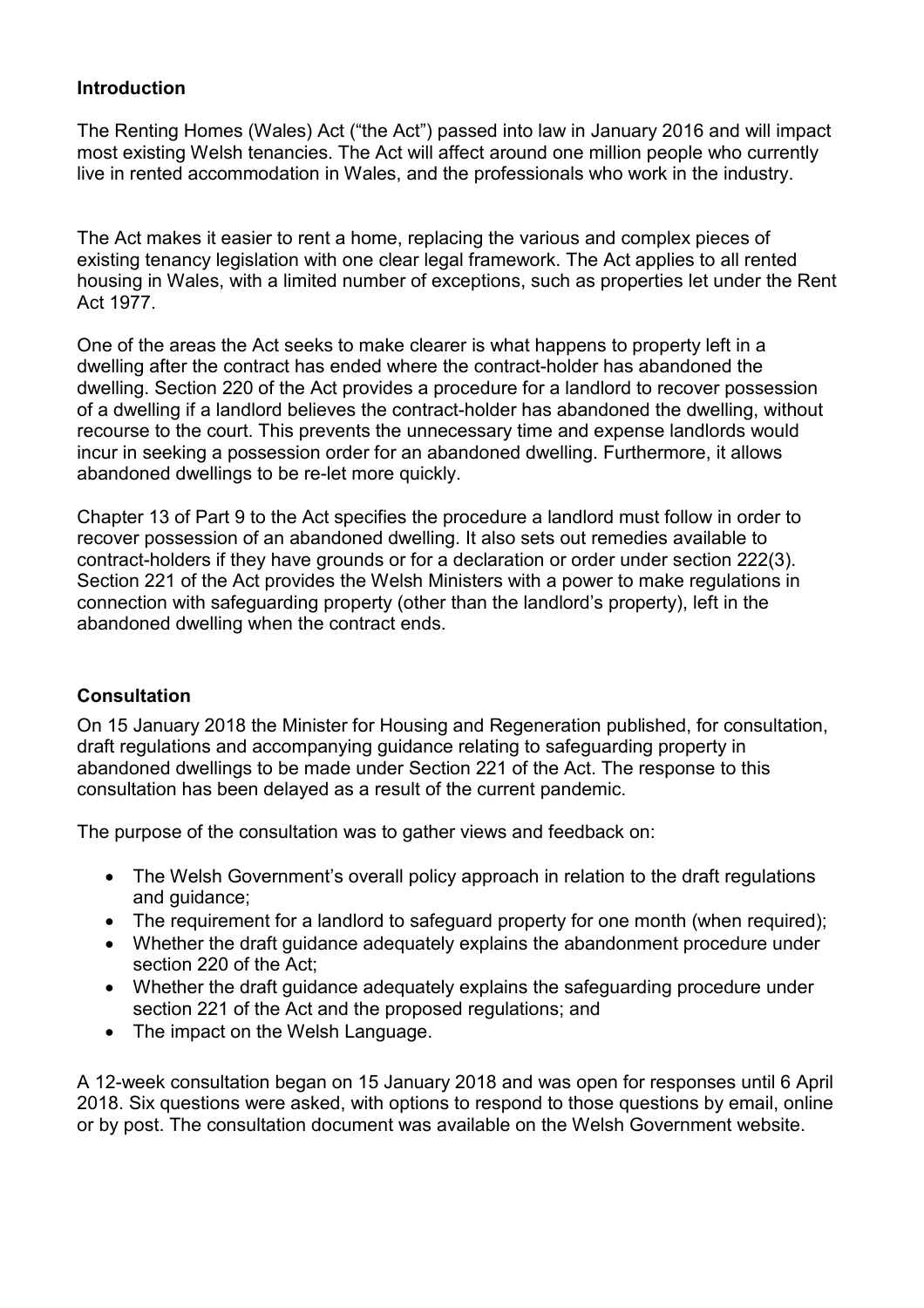The Welsh Government received 29 responses to the consultation from the following organisations and individuals:

Swansea Council Cardiff Council Caerphilly County Borough Council Vale of Glamorgan Council West Wales Housing Newport City Council Newington Homes Ltd Tai Tarian **Trivallis** Community Housing Cymru Bro Myrddin Housing Association Charter Housing

Grwp Cynefin Meyrick Estate Management Residential Landlords Association The Law Society of England & Wales TPAS Cymru Country Land and Business Association Central Association of Agricultural Valuers One property management company 9 private individuals

The Welsh Government welcomes the responses to the consultation and would like to thank all those who responded. All responses to the consultation have been considered and have informed the development of the guidance documents.

This document summarises the responses to the six consultation questions. It cannot capture every comment. However, it tries to capture recurring themes and issues. Several issues were raised that did not have a direct bearing on the matter on which we have consulted. We have noted these issues but not considered them in any detail as part of this response. Nearly all consultation replies were received from people or organisations based in Wales.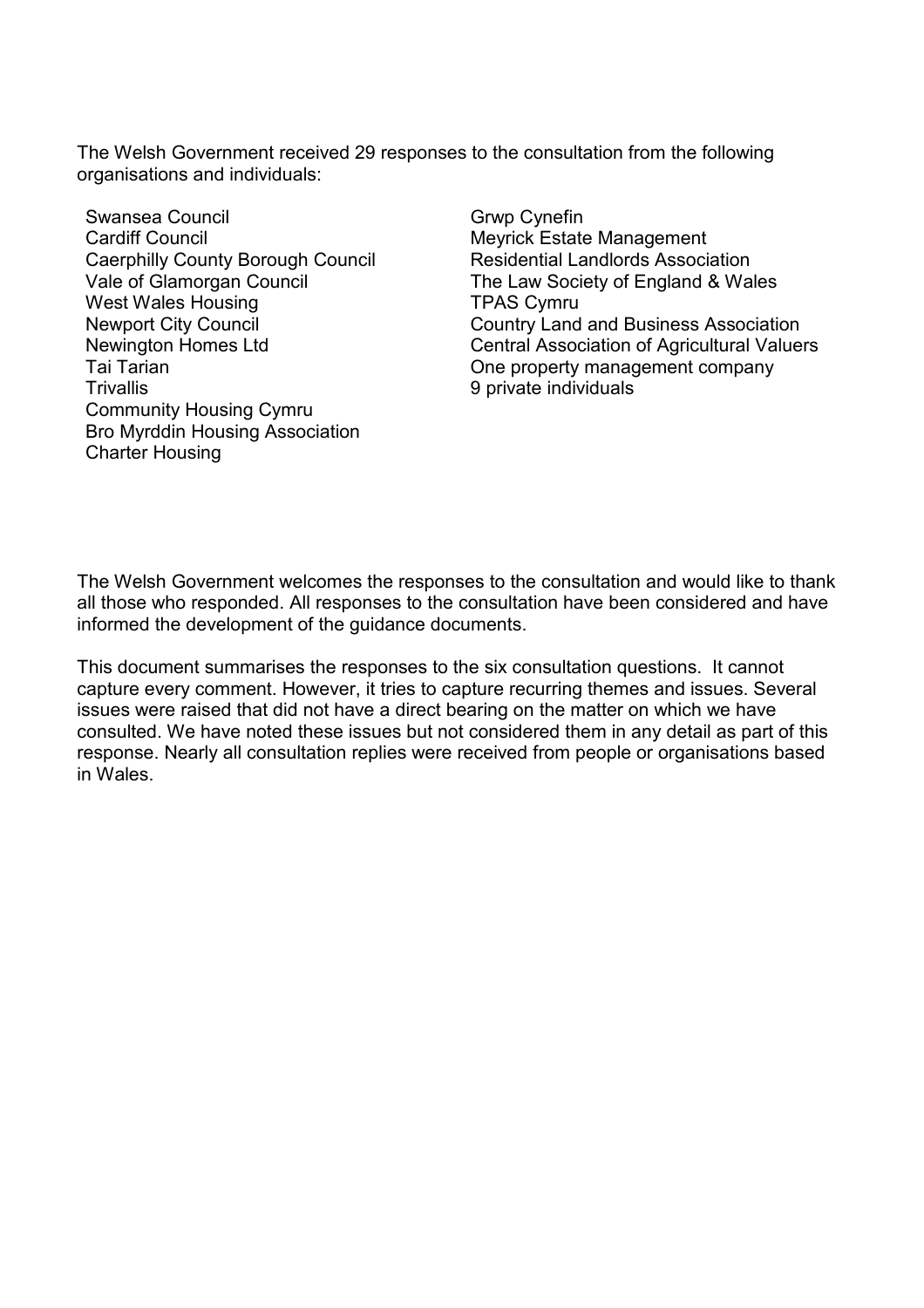# **Responses to consultation questions**

# **Question 1 – Do you agree with our overall approach to how a landlord must safeguard property left in an abandoned dwelling?**

Of the responses received: 2 (7%) did not directly answer the question 16 (55%) answered 'yes' 11 (38%) answered 'no'

Of those that answered the question directly, 59% answered 'yes' and 31% said 'no'.

16 (55%) of responses to this question were favourable and stated they welcomed the overall approach regarding how a landlord must safeguard property left in an abandoned dwellings. These responses included all those from local authorities, housing associations, landlord representative groups, and a number of private individuals.

11 (38%) of responses stated they did not agree with the overall approach. This included 3 responses from housing associations, a response from the Law Society for England and Wales and 7 private individuals.

Five respondents did not agree with the proposed approach, arguing that the regulations placed too much burden on the landlord and it is ultimately the tenant that should be responsible for safeguarding their property. It was stated that the additional burden on landlords of safeguarding property is unfair. All these respondents were private individuals.

One respondent did not agree with the proposed approach, arguing there were not enough safeguards for the tenant, landlords are likely to undervalue property, and that property should be safeguarded by an independent body such as the police.

One respondent stated they did not agree with the proposed approach as it did not offer sufficient protection for the landlord or the tenant.

### **Welsh Government response:**

The current law on dealing with property where a dwelling is abandoned is complex and unclear, consisting of a mixture of common law and legislation which may apply differently depending upon the particular circumstances, including whether the landlord is a local authority, housing association or private individual.

The majority of stakeholders recognise these Regulations will clarify the law on dealing with property left in an abandoned dwelling. The Regulations aim to balance the interest of the landlord, who may incur costs when safeguarding property, and the interest of the tenant, who may later seek to recover personal property after the dwelling has been abandoned.

It should be noted the Regulations will apply only with respect to property left in abandoned dwellings. They will not apply to property left in dwellings whose previous occupants have been evicted, for example for rent arrears. The Regulations apply only where an occupation contract ends under section 220 of the Act.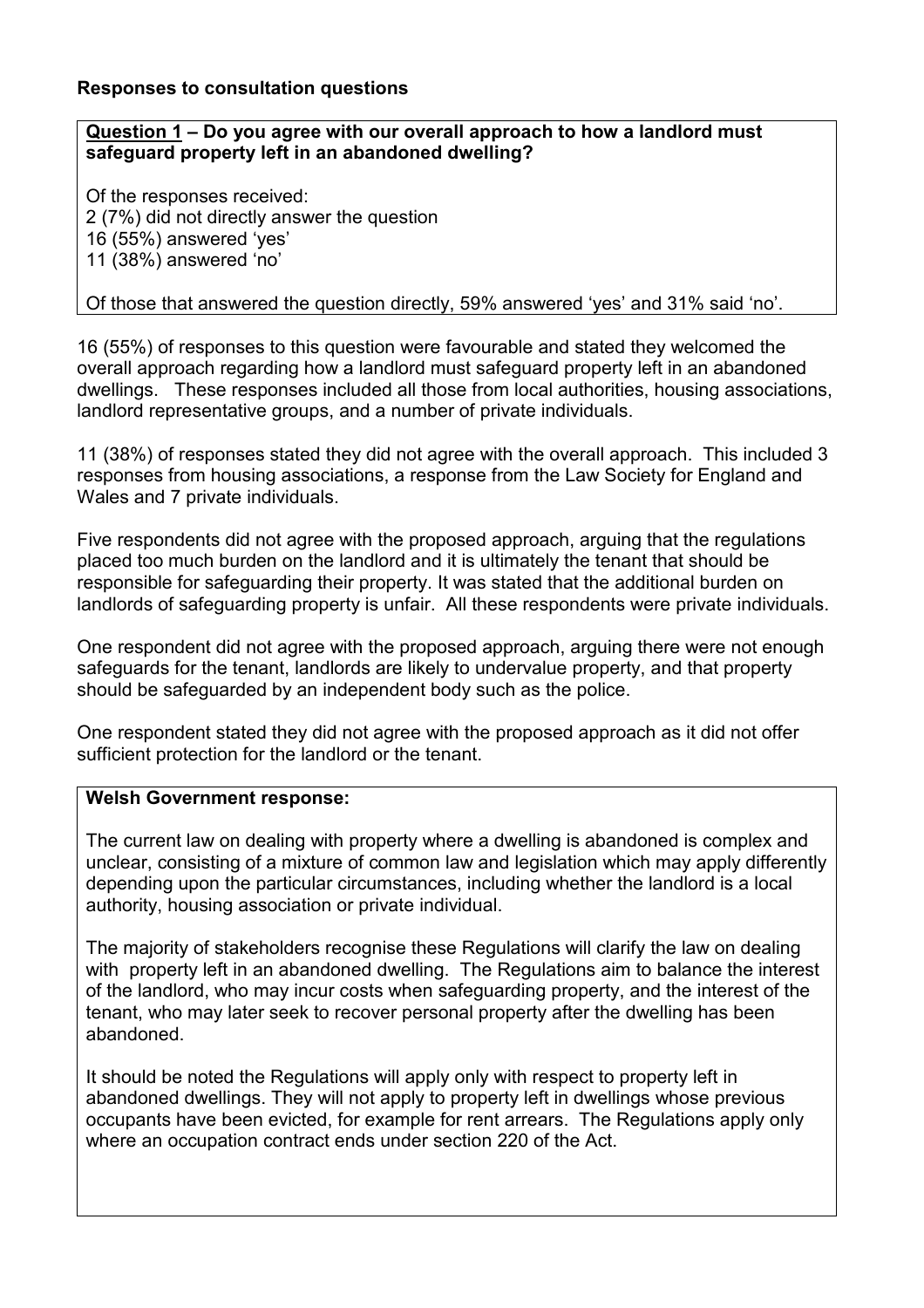#### **Question 2 – Do you agree with the requirement for a landlord to safeguard property for one month (where required)?**

Of the responses received: 2 (7%) did not directly answer the question 14 (48%) answered 'yes' 13 (45%) answered 'no'

Of those that answered the question directly, 52% answered 'yes' and 48% said 'no'.

Some of the responses received in relation to Question 2 related to the operation of the abandonment procedure and were therefore out of scope of this consultation. Responses which specifically addressed Question 2 included:

- The time-period should be shortened to 7 or 14 days, as safeguarding contractholders property for longer is too onerous for landlords;
- The duty to safeguard property will prevent the landlord from renting the dwelling quickly.
- Requirements related to timescales should be consistent throughout the legislation, e.g. 28 days, 4 weeks or one month; and
- An exception should be made in respect of pets, as it is unreasonable to expect a landlord to keep a pet for one month.

### **Welsh Government response:**

As set out in the original consultation a safeguarding period of one month is considered appropriate to adequately balance the interests of the landlord and the contract-holder. This period acknowledges that there may be some cases where the ex-occupant will wish to retrieve property following the abandonment of the dwelling, which may be of monetary or sentimental value. However, in practice, in the majority of cases there will be no obligation for the landlord to safeguard, as no property of value will be left in the dwelling, or it is considered perishable. It also provides the contract-holder around two months, when the warning period under section 220 of the Act is taken into account, to contact the landlord with regard to any possessions.

The obligation to safeguard property does not prohibit the landlord recovering possession of the dwelling as soon as the contract ends. However the landlord will decide where to store any property during the safeguarding period, enabling the dwelling to be re-let as soon as possible.

The Regulations place a duty on a landlord to safeguard property left in the abandoned dwelling for one month from the date the contract ends. However, it is acknowledged there is the potential for confusion if different timescales are used for the warning period (during which the landlord must satisfy themselves the dwelling has been abandoned) and the period for safeguarding property remaining after the contract has ended due to abandonment. Therefore, for the purposes of consistency, the Welsh Government has decided to change the safeguarding period from one month to four weeks.

The Regulations outline the landlord's obligations to safeguard 'property'. In practice, if the landlord believes a pet is still in an abandoned property, an alternative solution would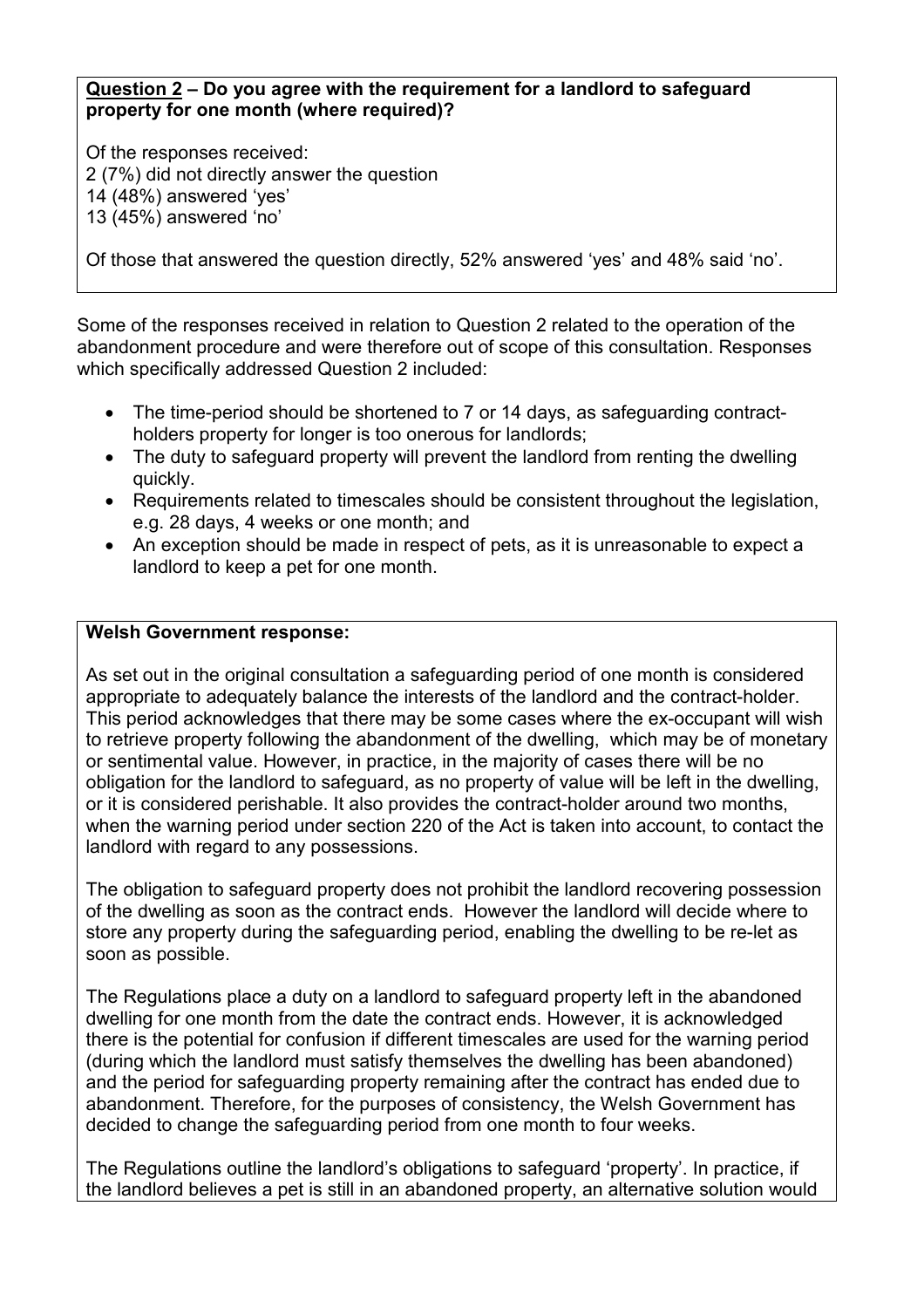need to be found immediately. It may for instance involve contacting next of kin or the RSPCA to find out whether or not they would be able to take care of the animal(s).

### **Question 3 – Do you agree with the content of guidance on the possession of abandoned dwellings?**

Of the responses received: 4 (14%) did not directly answer the question 15 (52%) answered 'yes' 10 (35%) answered 'no'

Of those that answered the question directly, 60% answered 'yes' and 40% said 'no'.

Most responses to this question were favourable and agreed with the content of the guidance. However, there were some suggestions on how the guidance may be improved or clarified. These included:

- Clarifying whether the existence of rent arrears is by itself sufficient evidence of abandonment;
- Adding to the list of possible indicators 'failure to comply with gas inspections, electrical safety testing and asbestos testing' and 'uncollected post';
- Adding additional persons to contact including the local authority Tenant Relations Officer/Rent Officers and prison officers;
- Providing further clarity on whether the guidance is compliant with the General Data Protection Regulations (GDPR);
- Removing the requirement to contact GPs and hospitals as it is impractical and may contravene data protection rules;
- Adding tools to aid landlords complete the process, for example a model checklist or flowchart; and
- Adding a link to the prescribed notice template as referred to in Section 220 (3) of Renting Homes (Wales) Act.

### **Welsh Government response:**

When considering whether to start abandonment proceedings under section 220 of the Act, it is essential the landlord believes that the dwelling has in fact been abandoned. The four-week warning period is the landlord's opportunity to make inquiries that are necessary to satisfy the landlord the contract-holder has abandoned the dwelling. The existence of rent arrears alone does not constitute sufficient evidence of abandonment. A landlord must satisfy themselves of abandonment during the warning period. If that is not possible the landlord should seek possession for breach of contract or section under 173 of the Act.

The Welsh Government welcomes suggestions regarding improvements to the Guidance. The Guidance has been considered in light of these suggestions and where appropriate, suggestions incorporated.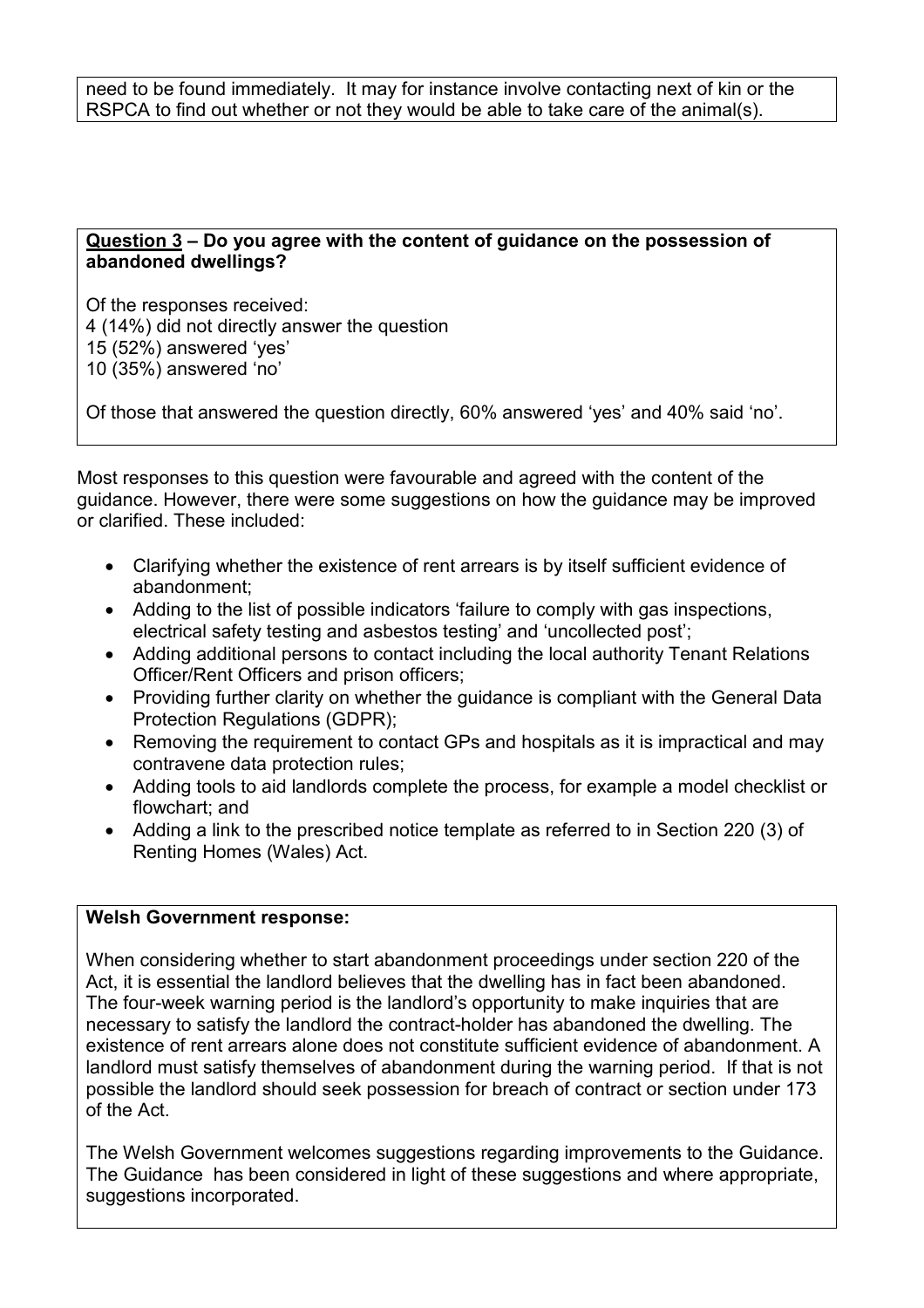However, it should be noted that the Guidance, particularly regarding the investigations a landlord may wish to make, is advisory. It is a matter for any individual or organisation contacted by a landlord to provide the information being requested.

The aim of the Guidance is to provide the landlord with broad guidelines so they are able to judge what action may be reasonable in the given circumstances. The Guidance provides a list of possible indications a dwelling may be abandoned and a list of possible persons the landlord may wish to contact to undertake further checks. The landlord is not required to 'tick every box' and the appropriate action to take would vary on a case by case basis.

It would, for example, be considered reasonable for the landlord to contact the local authority Tenant Relations Officer to find out if they knew whether an ex-occupant was intending to or had already agreed to take up another tenancy. Similarly, a landlord may contact family members to ascertain the whereabouts of the contract-holder.

### **Question 4 – Do you agree that the draft guidance adequately explains the safeguarding procedure under the regulations?**

Of the responses received: 2 (7%) did not directly answer the question 15 (52%) answered 'yes' 12 (41%) answered 'no'

Of those that answered the question directly, 56% answered 'yes' and 44% said 'no'.

Most respondents thought the draft Guidance adequately explained the safeguarding procedure under the Regulations. However, there were a number of suggestions regarding further additions/removal to the text of the guidance. These included that

- All personal possessions in the property should be photographed, and not only those which are being disposed of;
- Further clarity is required on how items containing personal data (for example laptops) should be dealt with;
- Further guidance is required as to how possessions should be stored and how much should be charged to the ex-occupant;
- Further guidance is required on how to value and sell the goods, for example are landlords permitted to sell possessions as a 'job lot';
- Further clarity is required on how any possessions which may have sentimental value (e.g. photographs, family heirlooms) should be treated;
- Further clarity is required on what reasonable arrangements should be made for 'delivery' of property; and
- Further clarity is required on how any surplus funds (after the costs of complying with the regulations have been covered) should be dealt with.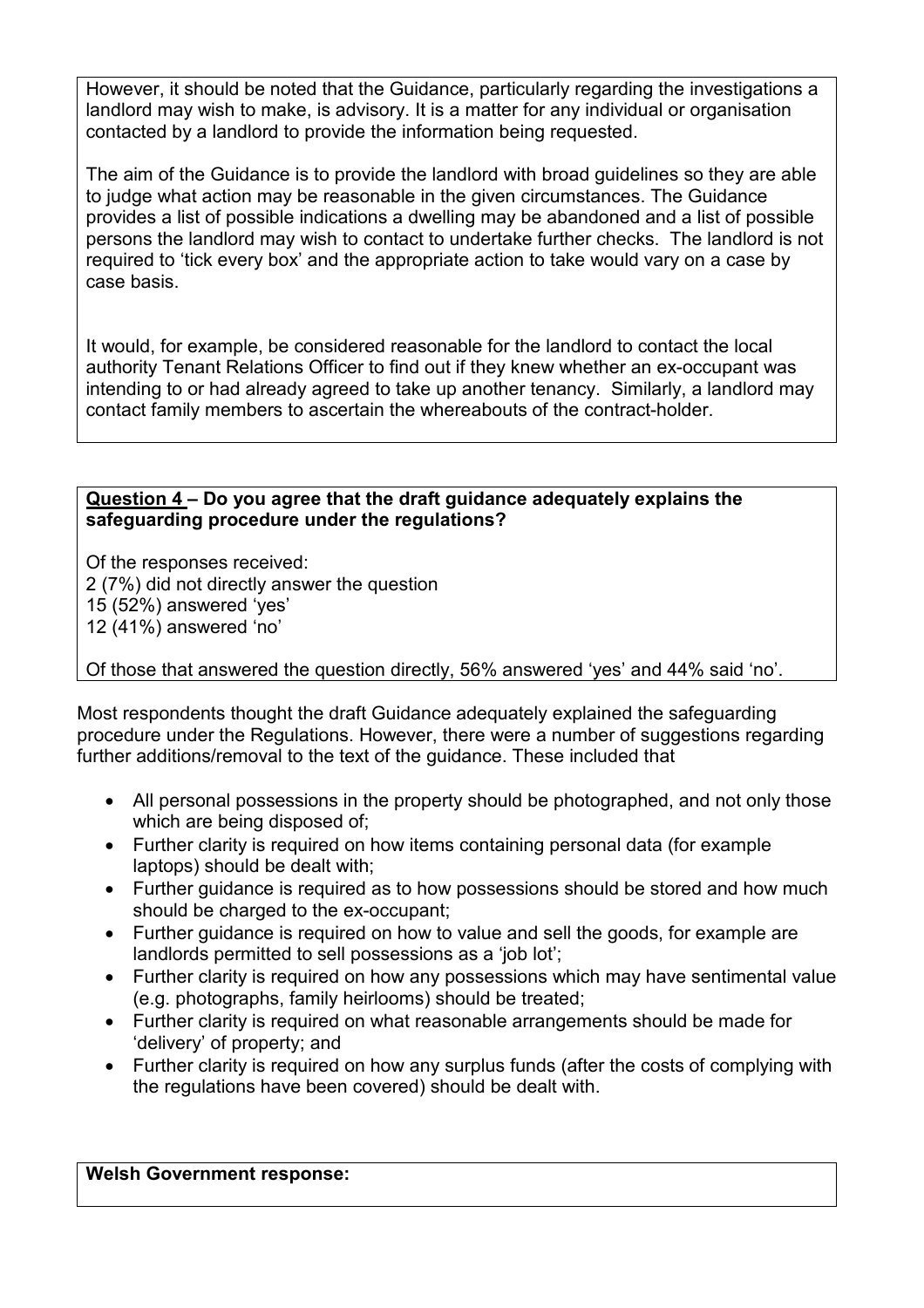The Welsh Government welcomes all the suggestions made and considered these before issuing Guidance. However, given that the aim of the Guidance is to provide the landlord with broad guidelines to enable them to judge what action may be reasonable in the given circumstances.it would not be right for guidance to be onerous or inflexible for landlords when dealing with abandoned dwellings. It will be difficult to address in detail through this guidance the treatment of items of sentimental value or those containing sensitive data, as such matters will not necessarily be apparent.

### **Question 5 – Do you have any further comments to make on the draft Regulations or draft guidance?**

11 (38%) responses provided further comments

Some of the responses have not been included here as they were not relevant to this specific consultation. Relevant comments received included:

- If the contract-holder is successful in challenging the abandonment process in court (which could be up to six months later) there is a risk the landlord would be liable for any possessions which were disposed of/sold on;
- Additional safeguards should be provided which offer both the landlord and tenant protection from any potential disputes and provide avenues of redress; and
- It is noted that the proposed regulations will apply to dwellings which were the 'only or principal home'. It should be made absolutely clear to landlords that they must include it as an additional term within the occupation contracts in order to use the abandonment procedure.

# **Welsh Government response:**

 $\overline{a}$ 

Under Section 222 of the Act a contract-holder may apply to the court on a ground in section 222(2) of the Act for a declaration or order under section 222(3) or make any other order it thinks fit. The court has wide discretion where it considers the contractholder has valid grounds to challenge the landlord's decision to recover possession of the dwelling. A landlord should consider the remedies available to the contract-holder when seeking to end an occupation contract.

The Welsh Government considers the Regulations currently strike the correct balance between the safeguards provided to the contract-holder and the ability of a landlord to relet a dwelling as quickly as possible, and considered all suggestions made by respondents before issuing the final version of the Guidance.

**Question 6 –** While this consultation paper is being made available in Welsh, please can you suggest how the proposed 'Possession of Abandoned Dwellings and the Safeguarding of Property' guidance document could be formulated or changed so as to have: